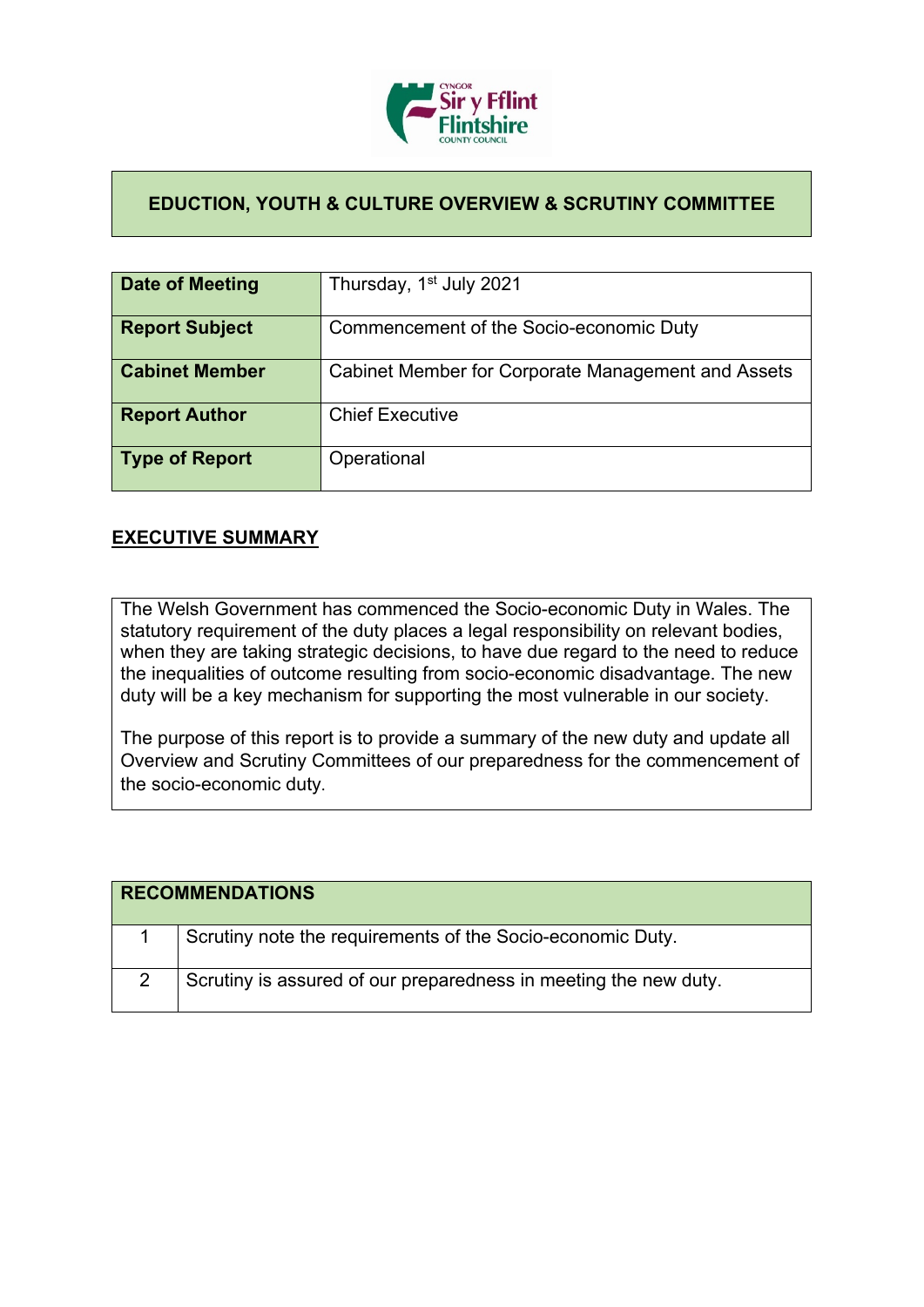## **REPORT DETAILS**

| 1.00 | <b>EXPLAINING THE SOCIO-ECONOMIC DUTY</b>                                                                                                                                                                                                                                                                                                                                                                                                                                |
|------|--------------------------------------------------------------------------------------------------------------------------------------------------------------------------------------------------------------------------------------------------------------------------------------------------------------------------------------------------------------------------------------------------------------------------------------------------------------------------|
| 1.01 | Sections 1-3 of the Equality Act 2010, the Socio-economic Duty, requires<br>relevant public bodies, when taking strategic decisions, to have due regard<br>to the need to reduce inequalities of outcome that result from socio-<br>economic disadvantage. This section of the Act was not enacted when the<br>Equality Act came into force in 2012, and has lay dormant on the statute<br>books. Welsh Ministers commenced the Socio-economic Duty on 31<br>March 2021. |
| 1.02 | The Socio-economic Duty intends to ensure that those taking strategic<br>decisions:<br>• take account of evidence and potential impact on people who<br>experience socio-economic disadvantage.<br>• through consultation and engagement, understand the views and<br>needs of those impacted by the decision, particularly those who                                                                                                                                    |
|      | suffer socio-economic disadvantage.<br>• welcome challenge and scrutiny.<br>• drive a change in the way that decisions are made and the way<br>decision makers operate.                                                                                                                                                                                                                                                                                                  |
| 1.03 | Welsh Government (WG) has advised that "the duty is a key mechanism in<br>supporting the most vulnerable in our society and something which will be<br>extremely important in our continued response to Covid-19".                                                                                                                                                                                                                                                       |
| 1.04 | WG has published non- statutory guidance, "A More Equal Wales,<br>Preparing for the Socio-economic Duty" and a fact sheet to support<br>organisations who are required to meet the duty. Guidance for decision<br>makers "Socio-economic Duty: scrutiny framework" has also been<br>published to support decision makers meet their duty to show "due<br>regard". This includes a checklist with examples of evidence to confirm<br>"due regard" has been given.         |
| 1.05 | Key terms explained in the guidance include:                                                                                                                                                                                                                                                                                                                                                                                                                             |
|      | • Due regard - will require the named authorities to consider the<br>issues and to give weight to such considerations proportionate to<br>their relevance.                                                                                                                                                                                                                                                                                                               |
|      | <b>Inequalities of outcome</b> $-$ any measurable difference in outcome<br>between those who experience socio-economic disadvantage<br>and the rest of the population - lower healthy life expectation,<br>lower paid work, poorer skills and attainment.                                                                                                                                                                                                                |
|      | <b>Reporting</b> - there will be no statutory reporting but organisations<br>should be able to demonstrate how they have discharged their<br>statutory duty and have a clear audit trail of evidence. An<br>individual or group who feel that their interests are adversely<br>affected by a decision or feel that an organisation is not complying<br>with the duty may bring a judicial review claim against that<br>organisation.                                     |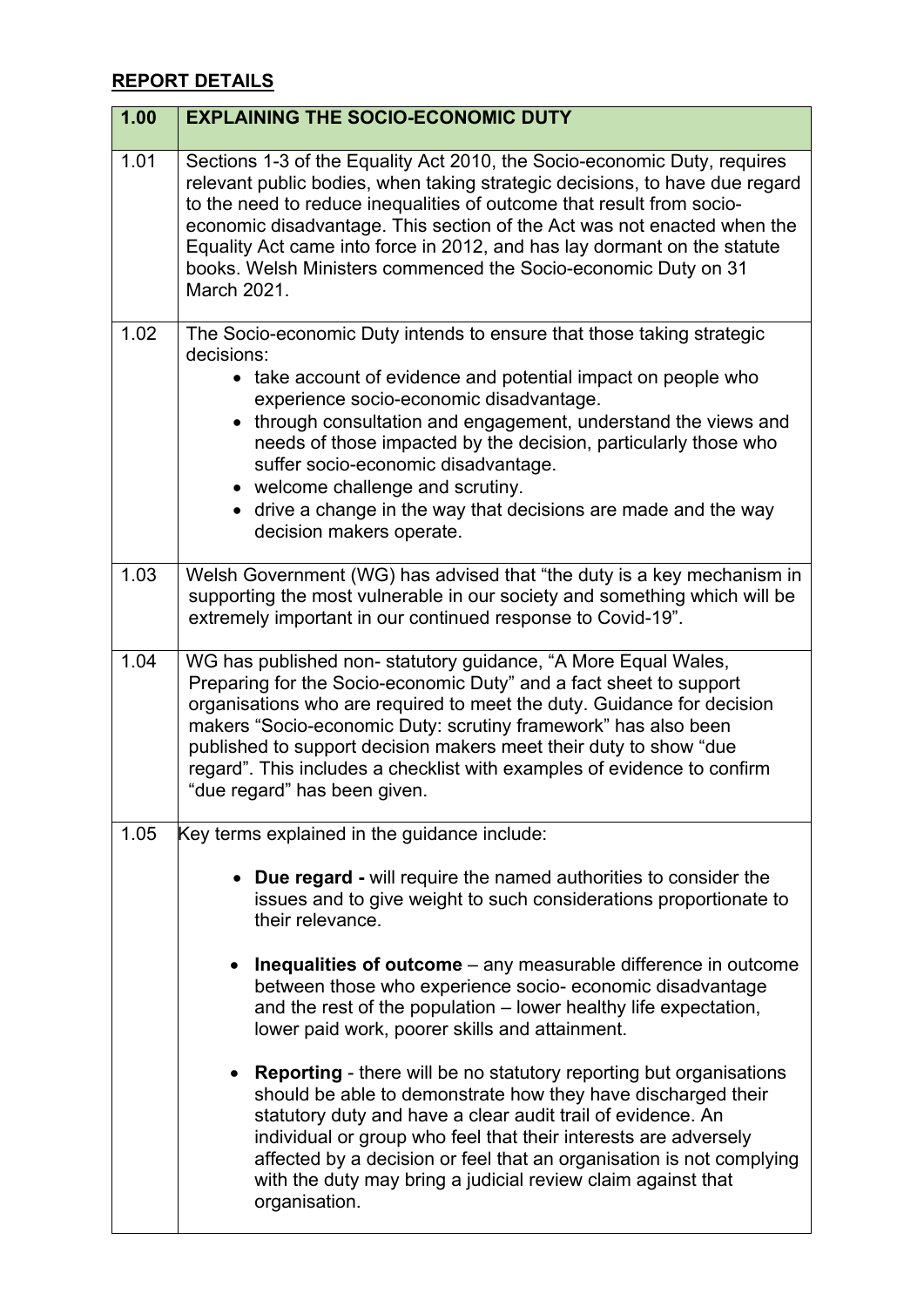|                    | <b>Strategic decisions - Strategic decisions are defined as "those</b><br>decisions which affect how the organisation fulfils its statutory<br>purpose over a significant period of time". These do not include<br>routine, day to day decisions.                                                                                                                                                                                                                                                                                                           |
|--------------------|-------------------------------------------------------------------------------------------------------------------------------------------------------------------------------------------------------------------------------------------------------------------------------------------------------------------------------------------------------------------------------------------------------------------------------------------------------------------------------------------------------------------------------------------------------------|
| 1.06               | Some examples of strategic decisions include:<br>• Medium to long term plans;<br>• Setting objectives;<br>• Changes to and developing public services;<br>• Strategic financial planning;<br>• Major procurement and commissioning decisions.                                                                                                                                                                                                                                                                                                               |
| 1.07               | WG has set out four steps within the guidance to support organisations to<br>prepare to meet the duty:                                                                                                                                                                                                                                                                                                                                                                                                                                                      |
|                    | • Step 1 - identifying strategic decisions                                                                                                                                                                                                                                                                                                                                                                                                                                                                                                                  |
|                    | • Step 2 - identifying those involved with strategic decisions.                                                                                                                                                                                                                                                                                                                                                                                                                                                                                             |
|                    | • Step 3 - ensure that those involved with strategic decision making<br>process understand the requirements of the duty.                                                                                                                                                                                                                                                                                                                                                                                                                                    |
|                    | • Step 4 - integrate consideration of inequality of outcome caused by<br>socio-economic decisions within existing processes to understand<br>and start evidencing, for example, Integrated Impact Assessments,<br>engagement processes.                                                                                                                                                                                                                                                                                                                     |
| 1.08               | We are already undertaking a number of these steps:                                                                                                                                                                                                                                                                                                                                                                                                                                                                                                         |
|                    | • Strategic decisions are identified in formal committee reports;<br>Integrated Impact Assessments (IIA) include potential impacts on<br>poverty and these are included within committee reports for decision<br>makers to consider;<br>Impacts on the well-being goals, including the goal "An Equal<br>Wales", and the future ways of working are also reported within<br>committee reports; and<br>Poverty is included as a priority within the Council Plan.                                                                                            |
| 1.09               | The new duty provides an opportunity to review and update what we do,<br>including IIAs, procurement and committee reports. This will ensure that<br>we can evidence we are meeting the new duty and are considering how<br>our decisions might help reduce the inequalities associated with socio-<br>economic disadvantage. We are updating our IIA tool to ensure the new<br>duty is fully considered and are amending the commissioning form to<br>ensure commissioning officers complete relevant impact assessments<br>before procuring new services. |
| $\overline{1}$ .10 | Further information about this new duty is provided as part of a<br>presentation to this committee.                                                                                                                                                                                                                                                                                                                                                                                                                                                         |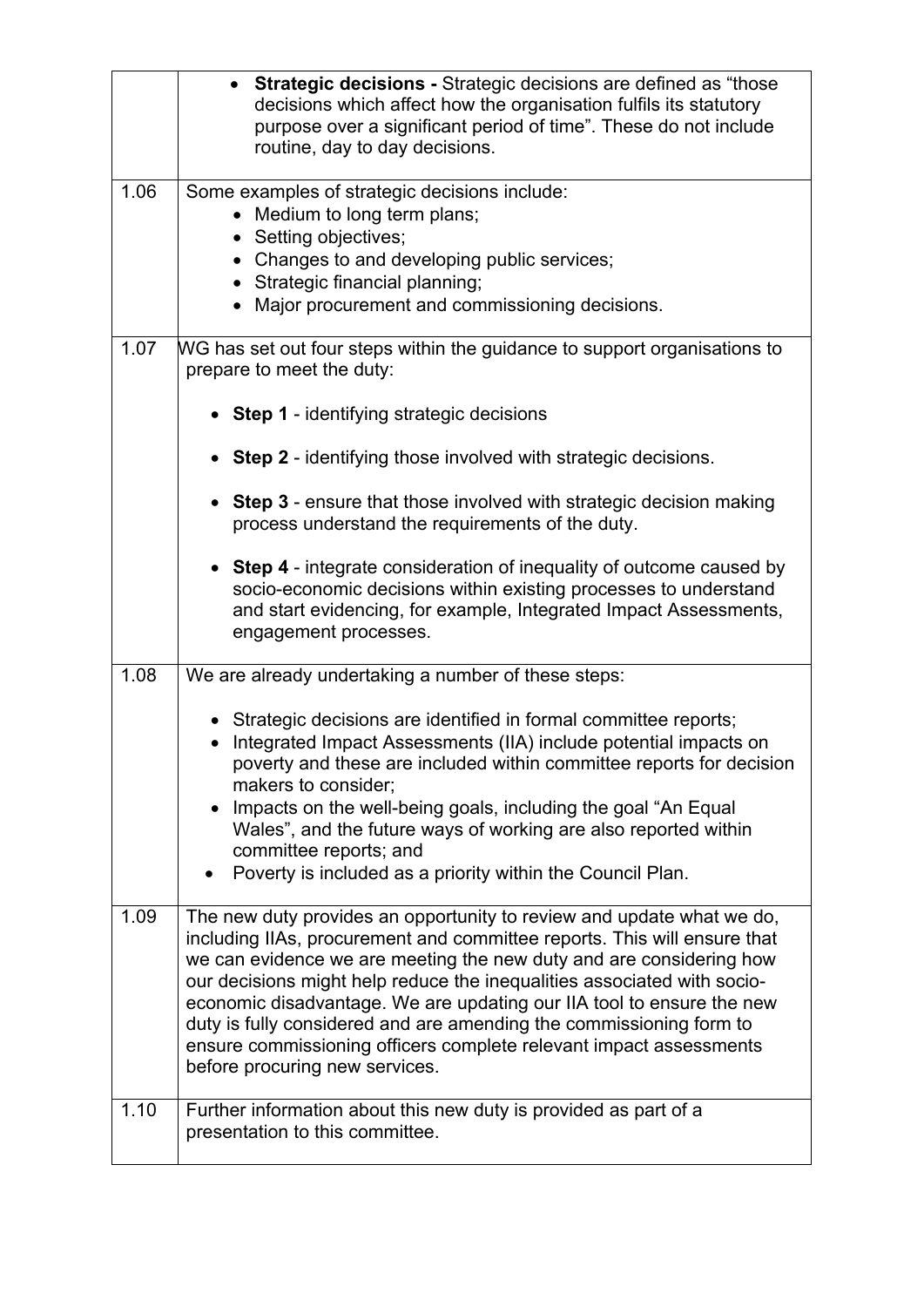| $\boxed{2.00}$ | <b>RESOURCE IMPLICATIONS</b>                                                                                                                                              |
|----------------|---------------------------------------------------------------------------------------------------------------------------------------------------------------------------|
| 2.01           | <b>Revenue/Capital:</b> there are no implications for the approved revenue and<br>capital budgets for either the current financial year or for future financial<br>years. |
|                | Human Resources: there are no implications for additional capacity or for<br>any change to current workforce structures or roles.                                         |

| 3.00 | <b>IMPACT ASSESSMENT AND RISK MANAGEMENT</b> |                                                                                                                                                                                                                                                                                          |
|------|----------------------------------------------|------------------------------------------------------------------------------------------------------------------------------------------------------------------------------------------------------------------------------------------------------------------------------------------|
| 3.01 | due regard to the Socio-economic Duty.       | An Integrated Impact Assessment is not required as this report provides an<br>overview of legislation requirements. Strategic reports to formal<br>committees, from 31 March 2021, will require evidence of demonstrating<br>Ways of Working (Sustainable Development) Principles Impact |
|      | Long-term                                    | No change.                                                                                                                                                                                                                                                                               |
|      | Prevention                                   | Positive. The new duty aims to ensure that<br>potential impacts on socio-economic<br>disadvantage are considered                                                                                                                                                                         |
|      | Integration                                  | Positive. The new duty aims to build on<br>existing legislation, such as the Public<br>Sector Equality Duty and the Well-being of<br><b>Future Generations Act.</b>                                                                                                                      |
|      | Collaboration                                | No change                                                                                                                                                                                                                                                                                |
|      | Involvement                                  | Positive. Demonstrating due regard to<br>socio-economic disadvantage requires<br>public bodies to listen to the voices of<br>people and communities who experience<br>socio-economic disadvantage.                                                                                       |
|      | <b>Well-being Goals Impact</b>               |                                                                                                                                                                                                                                                                                          |
|      | Prosperous Wales                             | Positive. The purpose of the new duty is to<br>reduce inequalities of outcome caused by<br>socio-economic disadvantage.                                                                                                                                                                  |
|      | <b>Resilient Wales</b>                       | No change                                                                                                                                                                                                                                                                                |
|      | <b>Healthier Wales</b>                       | Positive. The purpose of the new duty is to<br>reduce inequalities of outcome caused by<br>socio-economic disadvantage, including<br>health inequalities.                                                                                                                                |
|      | More equal Wales                             | Positive. The purpose of the new duty is to<br>reduce inequalities of outcome caused by<br>socio-economic disadvantage.                                                                                                                                                                  |
|      | <b>Cohesive Wales</b>                        | No change                                                                                                                                                                                                                                                                                |
|      | <b>Vibrant Wales</b>                         | No change                                                                                                                                                                                                                                                                                |
|      | Globally responsible Wales                   | No change                                                                                                                                                                                                                                                                                |